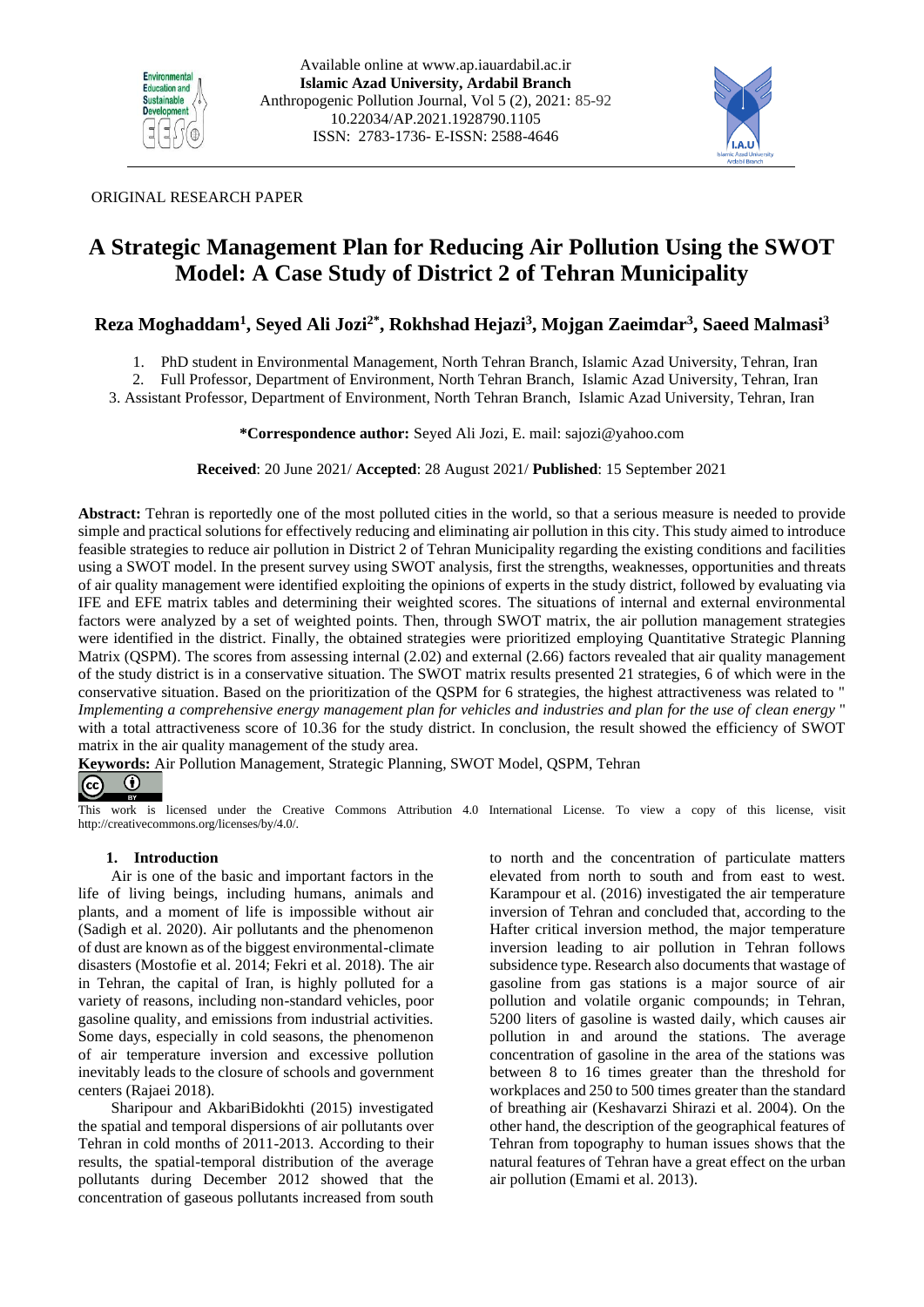Organizations are constantly making decisions and planning. Therefore, it is necessary for any decisionmaking and strategic planning in the organization to recognize the current situation by examining the internal and external environmental factors. In other words, needs assessment and situation analysis identify opportunities and threats to the environment, based on which the goals are set regarding the previous identification of intraorganizational strengths and weaknesses, thus identifying organizational procedures and policies. This helps management to take a coordinated and integrated approach to the opportunities and threats of the external environment and to achieve its goals properly (Fataei and Seiied Safavian 2017). Therefore, the use of strategic management methods can suggest appropriate solutions to control air pollution in Tehran, so that a proper and executive management plan without specialized and scientific complexities can effectively reduce the urban air pollution (Rajaei 2018).

There are various methods to formulate strategic plans, among which SWOT analysis has been recruited to identify and set optimal strategies for organizations, resulting in four categories of strategies: strengthopportunity, weakness-opportunity, strength-threat and weakness-threat (Yusefi Golboteh et al. 2016). Hence, one of the most appropriate techniques for strategy planning and analysis is the SWOT (strengths, weaknesses, opportunities and threats) analysis or matrix, which is employed currently as a suitable instrument for performance analysis and strategy presentation by designers and evaluators (Di Novi 2010), so that this method has been selected in our research. The SWOT method uses Quantitative Strategic Planning Matrix (QSPM) to prioritize the existing strategies (Allahyari et al. 2017).

Ataeifar et al. (2012) implemented the SWOT matrix to evaluate the efficiency of Bus Rapid Transit (BRT) system of Tehran in the sustainability, and presented strategies for using the public transportation system and its impact on reducing the air pollution.

The present study aimed to investigate the situation of urban air pollution in Tehran to provide management strategies using the SWOT analytical model to reduce air pollution caused by natural and man-made activities in District 2 of the city.

# **2. Materials and Methods**

The study area is the District 2 of Tehran Municipality, which consists of 9 regions and 21 neighborhoods and has an area of 47.1 square kilometers and a population of 692579, in the middle and northern part of Tehran. In order to formulate management strategies in this study, strengths and weaknesses (internal strategic factors), opportunities and threats (external strategic factors) affecting air pollution in the study area were identified and classified using the opinions of experts.

The statistical population for completing environmental factors and weight comparison included the chairman, deputies and managers and all experts related to the air quality management in the District 2 of Tehran Municipality. The response rate was 20 subjects in the specialized fields of air pollution management, environmental engineering, environmental health expert and urban planning management with at least 5 years of experience. The relative weights of each of the groups of strength, weakness, opportunity and threat were calculated through the tables of internal (strength and weakness) and external (opportunities and threats) factors, Internal Factor Evaluation (IFE) and External Factor Evaluation (EFE). Then, the air pollution management strategies in the District 2 of Tehran Municipality were identified through the SWOT matrix. Combining the factors of analyzing strengths and weaknesses, opportunities and threats with each other, in fact, is the basis for developing four types of strategies in the SWOT matrix as follows (Tehrani et al. 2010):

1. Integration of Strength-Opportunities (SO)

2. Integration of Strength-Threats (ST)

3. Integration of Weakness-Opportunities (WO)

4. integration of Weakness-Threats (WT) After identifying the strategies in the SWOT matrix, the attractiveness score (AS) of the strategies was prioritized using the QSPM method (Saaty T.L 2000). Following the formation of QSPM, the strategies in the SWOT matrix cells were prioritized, as follows:

5. External opportunities and threats and internal strengths and weaknesses of air quality management in the District 2 of Tehran Municipality were listed in the right column of QSPM. Then, the scores of each of these critical success factors, according to the EFE and IFE matrices, were entered into the second column.

6. Considering the second stage of formulation (integration stage), feasible and executable strategies were written in the top row of the QSPM matrix. Each strategy consisted of two columns of attractiveness scores and strategic attractiveness.

7. The scores were allocated by managers, experts and officials related to air quality control of District 2 of Tehran Municipality based on the effect size and attractiveness score of each internal and external factor in the range of scores between 1 to 4 to the relevant strategy, which is called the attractiveness score, so that if the factor had no effect on the formulation or selection of the strategy, it would receive an indifference (or zero) score.

8. Strategic attractiveness was calculated by multiplying the weight of each factor by the attractiveness score.

9. The numbers of the attractiveness column of each strategy were added to get the total attractiveness of each strategy.

10. Based on the score obtained from the total attractiveness of each strategy, the strategies were prioritized from the highest score to the lowest score. The attractiveness score was included in the QSPM table in the following order.

1 = Unacceptable

 $2 =$  Acceptable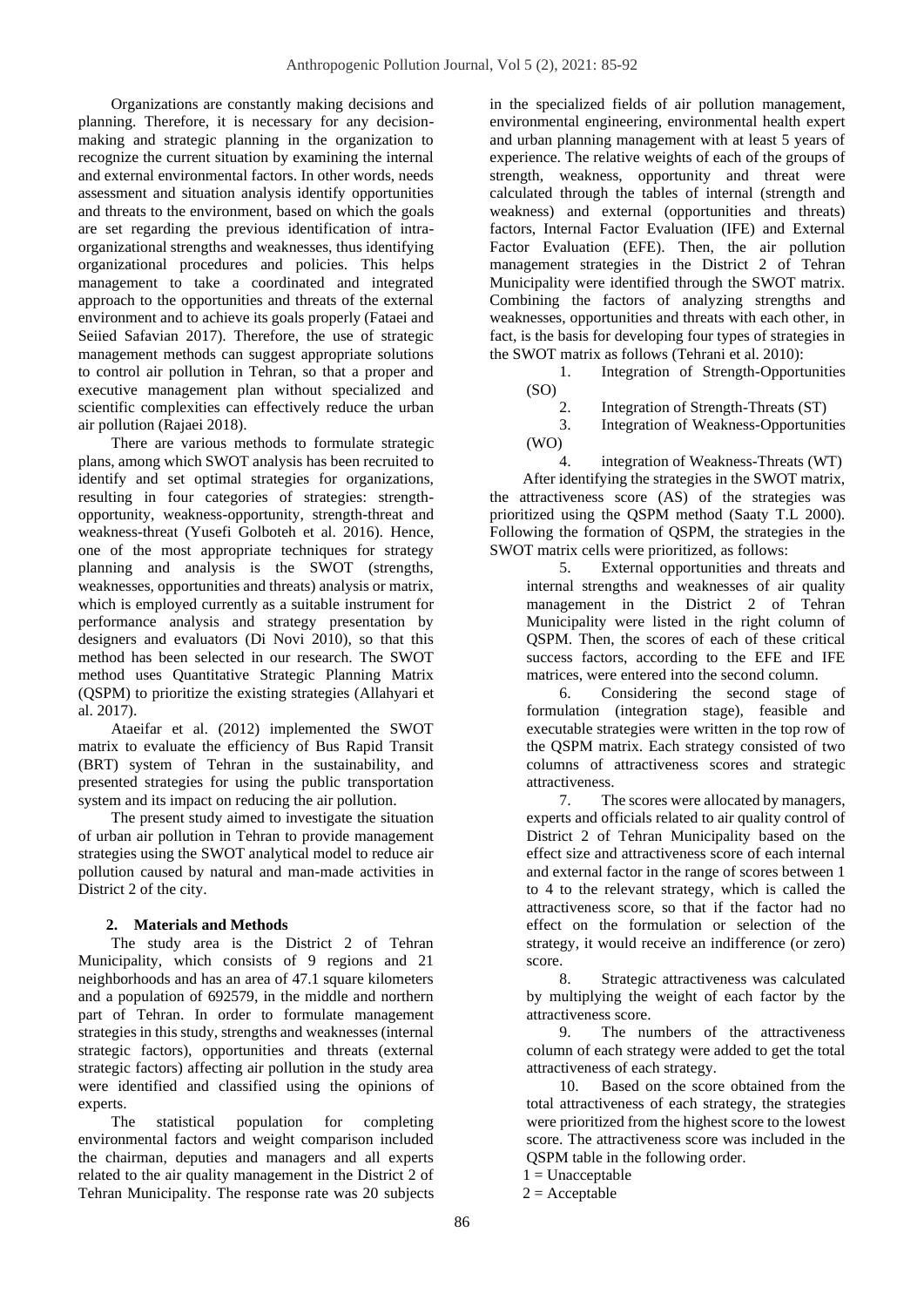$3$  = Probably acceptable

 $4 =$  Very acceptable

Then, internal strengths were compared with external opportunities to develop SO strategies and internal weaknesses were compared with opportunities outside the organization to develop ST strategies. The WT strategy was identified by comparing internal weaknesses with external threats. Finally, attractiveness and strategies were prioritized using IFE and EFE matrices as well as SWOT matrix and QSPM results (Nofrizal and Widayat 2018).

## **3. Results**

Tables (1) and (2) show the results of analyzing the internal factors through the IFE matrix and the external factors through the EFE matrix, respectively. Accordingly, 20 IFEs (10 strengths and 10 weaknesses) and 20 EFEs (10 strengths and 10 threats) were identified in the field of air quality management in District 2 of Tehran Municipality. As seen in the IFE table, the total weighted score of the internal factors is 2.06, which is greater than 2, indicating that Urban Air Quality Management Organization of Tehran has acted relatively well in using strengths to deal with weaknesses, but not to the desired extent.

To form the IFE matrix, after identifying the internal strategic factors, in the second column, each factor (strengths and weaknesses) was assigned a weighting factor between zero (non-significant) and one (significant). To this end, the normalization method has been used. In the third column, the current status score of each factor was determined according to the following criteria:

Very good  $= 4$ , above average  $= 3$ , average  $= 2$  and  $poor = 1$ 

In the fourth column, the weighted score of each internal factor was calculated by multiplying the two status point parameters by the weight, indicating the minimum, maximum and mean total weighted scores of 1, 4 and 2.5, respectively.

| Table 1: Internal Factor Evaluation (IFE) matrix |  |
|--------------------------------------------------|--|
|--------------------------------------------------|--|

| Internal strategic factors |                                                                                                                                                        |        |                |          |  |  |  |
|----------------------------|--------------------------------------------------------------------------------------------------------------------------------------------------------|--------|----------------|----------|--|--|--|
| No.                        | Strengths $(S)$                                                                                                                                        |        | Available      | Weighted |  |  |  |
|                            |                                                                                                                                                        |        | scores         | scores   |  |  |  |
| $\mathbf{1}$               | Existence of environmental department in the municipality                                                                                              | 0.05   | 4              | 0.2      |  |  |  |
| $\overline{c}$             | Requirement of technical inspection of vehicles                                                                                                        | 0.03   | $\overline{4}$ | 0.12     |  |  |  |
| 3                          | Existence of laws and regulations in the municipality regarding air pollution                                                                          | 0.04   | 3              | 0.12     |  |  |  |
| 4                          | Enforcing policies such as even and odd license plates, and prohibiting traffic<br>planning                                                            | 0.03   | $\overline{4}$ | 0.12     |  |  |  |
| 5                          | Making policies in line with other organizations in charge of air pollution and<br>compliance with national environmental standards                    | 0.04   | 3              | 0.12     |  |  |  |
| 6                          | Allocating credit and meeting of traffic and air pollution management working<br>groups                                                                | 0.02   | 2              | 0.04     |  |  |  |
| 7                          | Establishing rapid bus transportation (BRT) system in different routes                                                                                 | 0.04   | 3              | 0.12     |  |  |  |
| 8                          | Applying information technology (IT) and intelligent control in traffic management                                                                     | 0.04   | $\overline{c}$ | 0.08     |  |  |  |
| 9                          | Government investment in public transport                                                                                                              | 0.02   | $\mathbf{2}$   | 0.04     |  |  |  |
| 10                         | Obtaining valid certificates of ISO 14001 and green award by the municipality                                                                          | 0.02   | $\overline{2}$ | 0.04     |  |  |  |
|                            |                                                                                                                                                        |        | Available      | Weighted |  |  |  |
| No.                        | Weaknesses (W)                                                                                                                                         | Weight | scores         | scores   |  |  |  |
| $\mathbf{1}$               | Low willingness of people to use public transport and insufficient training in this<br>area                                                            | 0.04   | 3              | 0.12     |  |  |  |
| $\mathbf{2}$               | Lack of quality and quantity of public transport, especially in the northern part of<br>the district                                                   | 0.07   | 2              | 0.14     |  |  |  |
| 3                          | Exhaustion of the city bus fleet and increase in the level of pollutants emitted from<br>them                                                          | 0.08   | $\mathbf{1}$   | 0.08     |  |  |  |
| $\overline{4}$             | Lack of public parking lot in public transport terminals and busy subway stations                                                                      | 0.04   | 1              | 0.04     |  |  |  |
| 5                          | Absence and non-observance of efficient rules to prohibit entry to crowded and<br>high-traffic centers                                                 | 0.03   | $\mathbf{1}$   | 0.03     |  |  |  |
| 6                          | Absence of appropriate infrastructure, culture and training for the use of bicycles on<br>urban routes                                                 | 0.05   | $\mathbf{1}$   | 0.05     |  |  |  |
| 7                          | Failure to estimate the economic and social costs caused by air pollution                                                                              | 0.06   | 1              | 0.06     |  |  |  |
| 8                          | Failure to allocate sufficient funds to manage traffic and air pollution.                                                                              | 0.04   | $\overline{c}$ | 0.08     |  |  |  |
| 9                          | Poor urban and traffic management in the main and secondary arteries                                                                                   | 0.04   | $\overline{c}$ | 0.08     |  |  |  |
| 10                         | Growing trend of building density and high-rise construction in the district                                                                           | 0.08   | $\mathbf{2}$   | 0.16     |  |  |  |
| 11                         | Growing trend of population and migration to this district                                                                                             | 0.03   | $\mathbf{1}$   | 0.03     |  |  |  |
| 12                         | Existence of urban fine texture in this district                                                                                                       | 0.05   | $\overline{2}$ | 0.1      |  |  |  |
| 13                         | Weaknesses in strategic vision and long-term environmental planning in urban<br>planning                                                               | 0.05   | $\mathbf{1}$   | 0.05     |  |  |  |
| 14                         | Failure to implement new and optimal policies of encouragement and punishment to<br>prevent the emission of air pollutants by mobile and fixed sources | 0.02   | $\overline{2}$ | 0.04     |  |  |  |
|                            | Total                                                                                                                                                  | 0.12   |                | 2.06     |  |  |  |

In order to form the EFE matrix, after identifying external strategic factors, in the second column, each factor (opportunity and threat) was assigned a weight

coefficient between zero (non-significant) and one (significant). In the third column, the current status score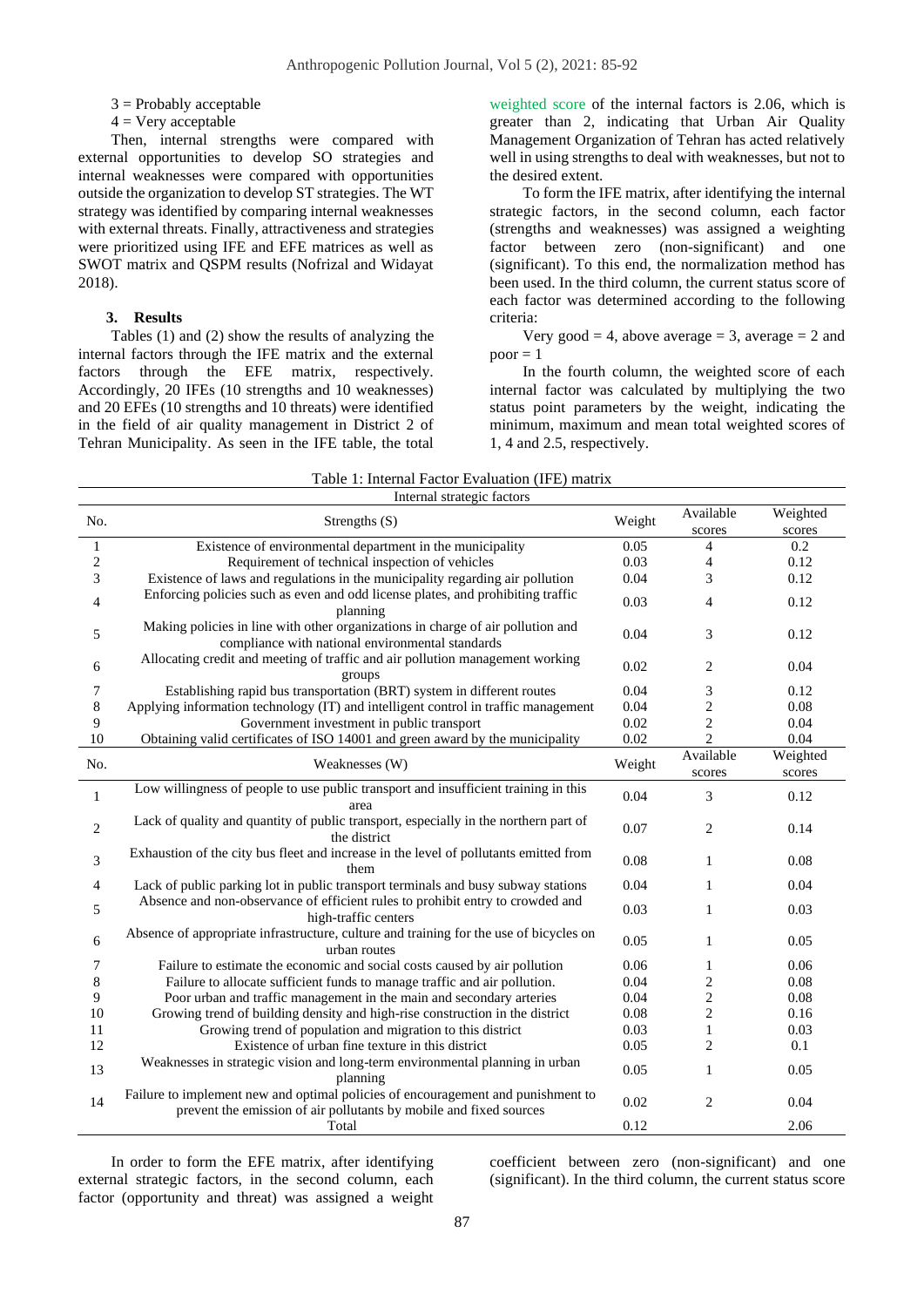of each factor was determined according to the following criteria:

Very good  $= 4$ , above average  $= 3$ , average  $= 2$  and  $poor = 1$ 

In the fourth column, the weighted score of each external factor was calculated by multiplying the two status point parameters by the weight.

As shown in Table 2, the total weighted score of internal factors was 2.61, which is higher than 2, indicating that the Urban Air Quality Management Organization of Tehran has acted relatively well in using opportunities to deal with threats, but it is not at the desired level.

|                | Table 2: External Factor Evaluation (EFE) matrix                                                                                 |              |                          |                    |  |  |  |  |
|----------------|----------------------------------------------------------------------------------------------------------------------------------|--------------|--------------------------|--------------------|--|--|--|--|
| No.            | External strategic factors<br>Opportunities (O)                                                                                  | Weight       | Available<br>scores      | Weighted<br>scores |  |  |  |  |
| $\mathbf{1}$   | Existence of modeling the dispersion and emission of air pollutants as a<br>management tool                                      | 0.07         | 3                        | 0.21               |  |  |  |  |
| $\overline{2}$ | Existence of valid international standards for car production and fuel<br>quality                                                | 0.05         | 3                        | 0.15               |  |  |  |  |
| 3              | Existence of new automotive technologies in the world (hybrid<br>vehicles)                                                       | 0.05         | 3                        | 0.15               |  |  |  |  |
| $\overline{4}$ | Existence of public transportation technology and new and clean fuels<br>in the world (metro, monorail, biodiesel fuel, etc.)    | 0.05         | $\overline{\mathcal{L}}$ | 0.20               |  |  |  |  |
| 5              | The effect of holding conferences and activities of NGOs in the field of<br>air pollution in raising public awareness            | 0.03         | 3                        | 0.09               |  |  |  |  |
| $\sqrt{6}$     | Existence of research and researchers in the field of air pollution<br>management                                                | 0.04         | 3                        | 0.12               |  |  |  |  |
| 7              | Existence of air pollution monitoring stations by the Environmental<br>Protection Agency                                         | 0.03         | 3                        | 0.09               |  |  |  |  |
| 8              | Existence of green production technology and studies of green city<br>components                                                 | 0.08         | 4                        | 0.32               |  |  |  |  |
| $\overline{9}$ | Existence of mandatory laws on air pollution and clean air standards                                                             | 0.07         | 4                        | 0.28               |  |  |  |  |
| 10             | Requiring industries to provide self-reported evidence for the release of<br>air pollutants                                      | 0.03         | 4                        | 0.12               |  |  |  |  |
| No.            | Threats (T)                                                                                                                      | Weight       | Available<br>scores      | Weighted<br>scores |  |  |  |  |
| $\mathbf{1}$   | Failure to use the knowledge and skills of experts and models from<br>other countries to manage air pollution and urban planning | 0.05         | 2                        | 0.10               |  |  |  |  |
| 2              | Insufficient cultural and educational programs in promoting<br>environmental culture and air pollution                           | 0.06         | 2                        | 0.12               |  |  |  |  |
| 3              | Failure to observe the legal distance from the privacy of residential<br>areas by small workshops in this district               | 0.03         | 2                        | 0.06               |  |  |  |  |
| $\overline{4}$ | Failure to observe environmental parameters such as the prevailing<br>wind direction in the establishment of industries          | 0.04         | 2                        | 0.08               |  |  |  |  |
| 5              | Existence of indirect video media advertisements in the use of private<br>cars (driving scenes and high model cars)              | 0.04         | $\overline{2}$           | 0.08               |  |  |  |  |
| 6              | Permission to enter too many personal vehicles into the city fleet<br>regardless of available capacity                           | 0.05         | 1                        | 0.05               |  |  |  |  |
| $\overline{7}$ | Population growth due to the political, economic and social centrality of<br>Tehran                                              | 0.08         | $\mathbf{1}$             | 0.08               |  |  |  |  |
| $\,8\,$        | Failure to use proper ventilation system in surrounding industries                                                               | 0.05         | 2                        | 0.10               |  |  |  |  |
| 9              | Lack of regional view on air pollution emissions, and the phenomenon<br>of roundtables                                           | 0.07         | $\mathbf{1}$             | 0.07               |  |  |  |  |
| 10             | Ignoring the use of renewable energy<br>Total                                                                                    | 0.07<br>0.12 | 2                        | 0.14<br>2.61       |  |  |  |  |

Based on the integration of weakness, strength, opportunity and threat factors in the SWOT matrix, four strategies were obtained as Table 3.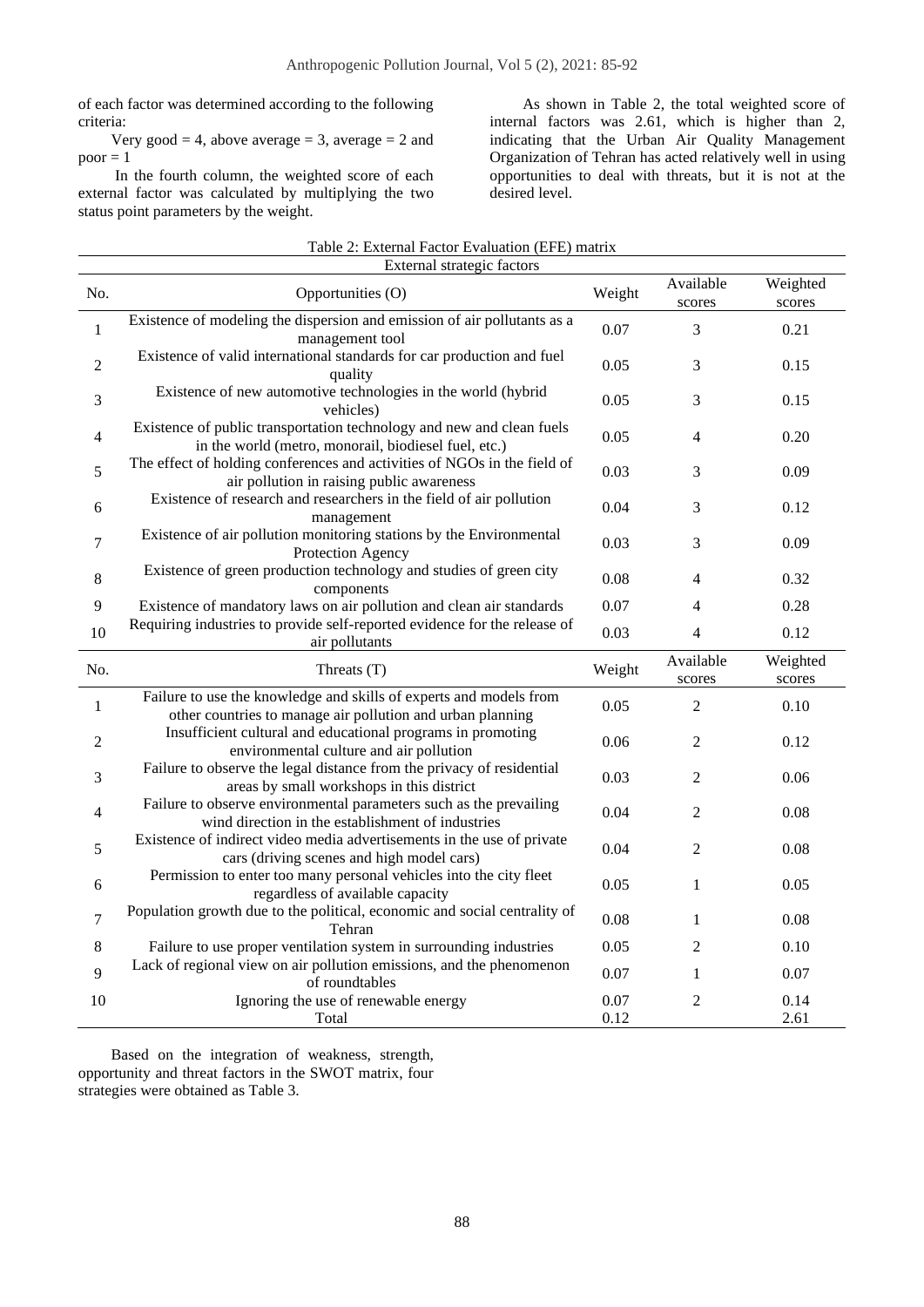## Anthropogenic Pollution Journal, Vol 5 (2), 2021: 85-92

|                 | Table 3: Quadruple strategies based on SWOT matrix (Author, 2018)                                                                                                                  |
|-----------------|------------------------------------------------------------------------------------------------------------------------------------------------------------------------------------|
| No.             | Strength-Opportunities (SO) strategies                                                                                                                                             |
| SO <sub>1</sub> | Use of new knowledge and technologies to change the design of car engines                                                                                                          |
| SO <sub>2</sub> | Use of incentive policies for the import of spare parts and cars with minimum pollution at a reasonable cost to the customer                                                       |
| SO <sub>3</sub> | Establishing a mechanism and providing optimal facilities to applicants to remove worn-out vehicles from the city fleet and                                                        |
|                 | replacing them with vehicles with clean fuel and production technology                                                                                                             |
| SO <sub>4</sub> | Informing the district to encourage the use of public transport through interaction with NGOs                                                                                      |
| SO <sub>5</sub> | Carrying out inspections and audits at technical inspection stations and dealing severely with violators                                                                           |
| No.             | Strength-Threats (ST) strategies                                                                                                                                                   |
| ST <sub>1</sub> | Designing and establishing a monitoring system and evaluating the environmental indicators for air pollution management in                                                         |
|                 | the municipality                                                                                                                                                                   |
| ST <sub>2</sub> | Renovating old infrastructure, attracting private participation and providing green city indicators for the implementation of                                                      |
|                 | strategic management to reduce air pollution                                                                                                                                       |
| ST <sub>3</sub> | Optimizing the quality and quantity of the public transport fleet to encourage people to use it                                                                                    |
| ST <sub>4</sub> | Assessing environmental performance in the production of domestic cars                                                                                                             |
| ST <sub>5</sub> | Unconditional withdrawal of small workshops from the city limits                                                                                                                   |
| No.             | Weakness-Opportunities (WO) strategies                                                                                                                                             |
| WO1             | Implementing scientific and practical projects to evaluate the components of the green city (such as e-city, reducing                                                              |
|                 | administrative bureaucracy, etc.) with a clean air approach                                                                                                                        |
| W <sub>O2</sub> | Implementing a comprehensive energy management plan for vehicles and industries and plan for the use of clean energy                                                               |
| WO3             | Strict control and application of incentive and punishment policies in the production of domestic cars and compliance with                                                         |
|                 | standards in production fuels                                                                                                                                                      |
| WO4             | Estimating cost index - socioeconomic benefits of air pollution damage                                                                                                             |
| WO <sub>5</sub> | Attracting external funding for the development of public transportation technology, and applying alternative fuels (such as<br>biodiesel) and fuel quality improvement technology |
|                 | Evaluating the extent of air pollution in areas without pollutant measuring stations using modeling and informing the                                                              |
| W <sub>O6</sub> | authorities and the public about the spatial distribution of air pollutants                                                                                                        |
| No.             | Weakness-Threats (WT) strategies                                                                                                                                                   |
| WT1             | Receiving high tolls for vehicles entering highly polluted areas                                                                                                                   |
| WT <sub>2</sub> | Implementing heavy tax policies and dealing strictly in requiring industries to comply with environmental laws                                                                     |
| WT3             | Building culture and educating "Use of a private car only when necessary" through the neighborhood house                                                                           |
|                 | Providing compulsory driving culture education and its relationship with increasing air pollution emission to people through                                                       |
| WT4             | neighborhood house, schools and mosques                                                                                                                                            |
|                 |                                                                                                                                                                                    |
| WT5             | Use of private sector financial investment and knowledge of leading countries for the optimal infrastructure of bicycle lanes                                                      |

To achieve strategies to reduce air pollution in the District 2 of Tehran Municipality and develop macro strategies, the scores obtained from IFE (Table 1) and EFE (Table 2) matrices were placed in the vertical and

horizontal dimensions of the chart, followed by determining the strategic situation of the organization to reduce air pollution in the study area (Figure1).



Fig.1- Strategic situation of the organization based on Quantitative Strategic Planning Matrix (QSPM)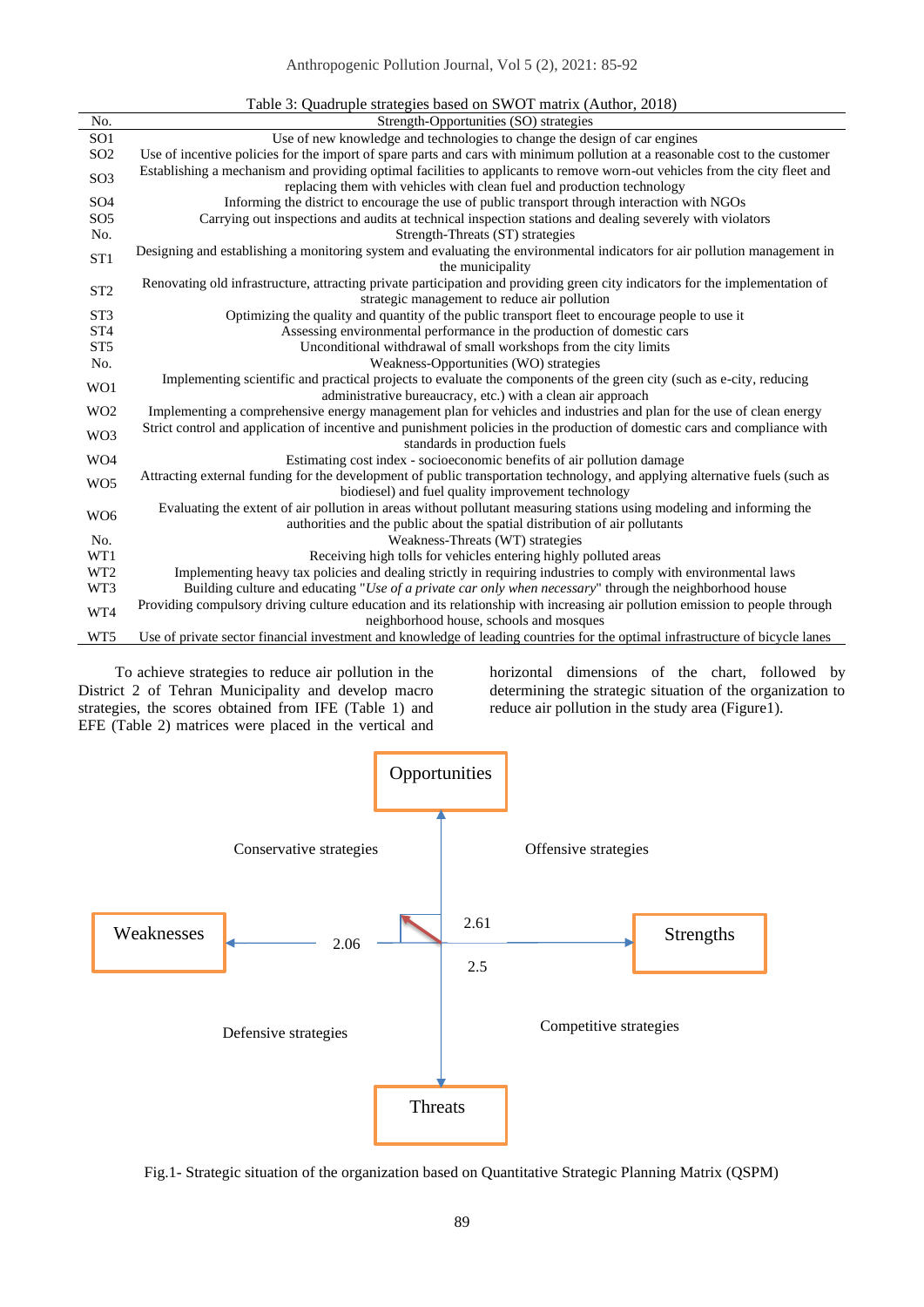As mentioned, based on the SWOT model, there are four strategies: SO, WO, WT and ST. The scores from assessing internal (2.02) and external (2.66) factors revealed that air quality management of the study district is in a conservative situation of internal and external matrix (Figure1).

Strategies were prioritized and then the best strategy was determined using QSPM. The QSPM was used to weigh the strategies derived from the SWOT matrix. To provide a quantitative strategic matrix, four factors (strengths, weaknesses, opportunities and threats) were extracted from the IFE and EFE matrices. The QSPM table shows the first row of strategies. Internal and external factors involved in success are evaluated to determine the score. Thus, a score of 1 to 4 was assigned

to each factor. At this stage, the effect of other internal and external factors on the proposed strategy was predicted and the attractiveness score (AS) of each strategy was used in the range of 1 (minimum attractiveness) to 4 (attractiveness or feasibility) (Table 4). If a factor did not play an important role in the strategy selection process, it would not receive any scores. In the next step, the total attractiveness score (TAS) of each strategy was calculated. Given the length of the QSPM table for all four strategic situations, for example only the QSPM table of WO strategy is presented in Table 4 as the strategic situation specified in air quality management for the District 2 of Tehran Municipality.

| Table 4: Quantitative Strategic Planning Matrix (QSPM) of air pollution planning in the study district |  |  |  |
|--------------------------------------------------------------------------------------------------------|--|--|--|
|                                                                                                        |  |  |  |

| Internal-external strategic | Weighted     | Conservative Strategies (WO) |              |                                  |                 |                                  |      |                                |                 |                                  |                 |                                |                 |
|-----------------------------|--------------|------------------------------|--------------|----------------------------------|-----------------|----------------------------------|------|--------------------------------|-----------------|----------------------------------|-----------------|--------------------------------|-----------------|
| factors                     | scores       |                              | WO1          |                                  | WO <sub>2</sub> |                                  | WO3  |                                | WO <sub>4</sub> |                                  | WO <sub>5</sub> |                                | WO <sub>6</sub> |
| No. Strengths               |              | AS                           | TAS          | AS                               | <b>TAS</b>      | AS                               | TAS  | AS                             | TAS             | AS                               | <b>TAS</b>      | AS                             | <b>TAS</b>      |
| 1                           | 0.2          | $\sqrt{2}$                   | 0.4          | $\overline{2}$                   | 0.4             | 3                                | 0.6  | $\mathbf{1}$                   | 0.2             | $\overline{\mathbf{c}}$          | 0.4             | $\overline{2}$                 | 0.4             |
| $\mathbf{2}$                | 0.12         | $\mathbf{2}$                 | 0.24         | $\mathfrak{2}$                   | 0.24            | 3                                | 0.36 | $\mathfrak{2}$                 | 0.24            | $\mathbf{1}$                     | 0.12            | 2                              | 0.24            |
| 3                           | 0.12         | $\overline{c}$               | 0.24         |                                  | 0.12            |                                  | 0.24 |                                |                 | $\overline{c}$                   | 0.24            |                                |                 |
| 4                           | 0.12         | $\mathbf{1}$                 | 0.12         | $\mathbf{1}$<br>$\overline{2}$   | 0.24            | 2<br>3                           | 0.36 | $\mathbf{1}$<br>$\mathfrak{2}$ | 0.12<br>0.24    | 3                                | 0.36            | $\mathbf{1}$<br>$\mathfrak{2}$ | 0.12<br>0.24    |
| 5                           | 0.12         | $\mathbf{1}$                 | 0.12         | $\mathfrak{2}$                   | 0.24            | 3                                | 0.36 | $\boldsymbol{2}$               | 0.24            | 3                                | 0.36            | $\mathfrak{2}$                 | 0.24            |
| 6                           | 0.04         | 3                            | 0.12         | $\mathfrak{2}$                   | 0.08            | $\mathbf{1}$                     | 0.04 | $\sqrt{2}$                     | 0.08            | 3                                | 0.12            | 3                              | 0.12            |
| 7                           | 0.12         | $\mathbf{1}$                 | 0.12         | 3                                | 0.36            | 3                                | 0.36 | $\mathfrak{2}$                 | 0.24            | $\mathbf{1}$                     | 0.12            | $\mathbf{1}$                   | 0.12            |
| 8                           | 0.08         | 1                            | 0.08         | $\mathfrak{2}$                   | 0.16            | 1                                | 0.08 | $\mathbf{1}$                   | 0.08            | $\mathfrak{2}$                   | 0.16            | $\mathbf{1}$                   | 0.08            |
| 9                           | 0.04         | 3                            | 0.12         | 3                                | 0.12            | $\overline{c}$                   | 0.08 | 3                              | 0.12            | 3                                | 0.12            | $\mathfrak{2}$                 | 0.08            |
| 10                          | 0.04         | 3                            | 0.12         | 3                                | 0.12            | 2                                | 0.08 | 3                              | 0.12            | 3                                | 0.12            | $\mathbf{1}$                   | 0.04            |
| N0. Weaknesses              |              |                              |              |                                  |                 |                                  |      |                                |                 |                                  |                 |                                |                 |
|                             | 0.12         |                              | 0.12         |                                  | 0.12            |                                  | 0.12 | 3                              |                 |                                  | 0.24            |                                |                 |
| 1<br>$\mathbf{2}$           | 0.14         | $\mathbf{1}$<br>$\mathbf{1}$ | 0.14         | $\mathbf{1}$<br>3                | 0.42            | $\mathbf{1}$<br>$\overline{c}$   | 0.28 | $\mathbf{1}$                   | 0.36<br>0.14    | $\mathfrak{2}$<br>$\mathfrak{2}$ | 0.28            | $\mathbf{1}$<br>$\mathbf{1}$   | 0.12<br>0.14    |
|                             |              |                              |              |                                  | 0.08            |                                  |      |                                |                 |                                  |                 |                                |                 |
| 3                           | 0.08<br>0.04 | $\mathbf{1}$                 | 0.08         | $\mathbf{1}$<br>$\mathfrak{2}$   | 0.08            | $\overline{c}$                   | 0.16 | $\mathbf{1}$<br>$\mathfrak{2}$ | 0.08            | $\mathbf{1}$                     | 0.08            | $\mathbf{1}$                   | 0.08            |
| 4                           |              | 2                            | 0.08         |                                  |                 | 3                                | 0.12 |                                | 0.08            | 3                                | 0.12            | $\mathbf{1}$                   | 0.04            |
| 5<br>6                      | 0.03<br>0.05 | $\mathbf{1}$<br>$\mathbf{1}$ | 0.03<br>0.05 | $\mathfrak{2}$<br>$\mathfrak{2}$ | 0.06            | $\mathfrak{2}$<br>$\overline{c}$ | 0.06 | $\mathbf{1}$<br>$\mathbf{1}$   | 0.03            | $\mathfrak{2}$<br>3              | 0.06            | $\mathfrak{2}$<br>$\mathbf{1}$ | 0.06            |
|                             |              |                              |              |                                  | 0.1             |                                  | 0.1  |                                | 0.05            |                                  | 0.15            |                                | 0.05            |
| 7                           | 0.06         | $\mathbf{1}$                 | 0.06         | $\mathfrak{2}$                   | 0.12            | $\mathfrak{2}$                   | 0.12 | $\mathbf{1}$                   | 0.06            | 3                                | 0.18            | $\mathbf{1}$                   | 0.06            |
| 8<br>9                      | 0.08         | 1                            | 0.08         | $\overline{c}$                   | 0.16            | 2                                | 0.16 | 3                              | 0.24            | 3                                | 0.24            | $\overline{c}$                 | 0.16            |
|                             | 0.08         | $\mathbf{1}$                 | 0.08         | 3                                | 0.24            | $\overline{c}$                   | 0.16 | 3                              | 0.24            | 3                                | 0.24            | $\mathbf{1}$                   | 0.08            |
| 10                          | 0.16         | $\mathbf{1}$                 | 0.16         | 3                                | 0.48            | $\mathfrak{2}$                   | 0.32 | 3                              | 0.48            | 3                                | 0.48            | $\mathbf{1}$                   | 0.16            |
| 11                          | 0.03         | 1                            | 0.03         | 3                                | 0.09            | $\overline{\mathbf{c}}$          | 0.06 | 3                              | 0.09            | 3                                | 0.09            | $\sqrt{2}$                     | 0.06            |
| 12                          | 0.1          | $\mathbf{1}$                 | 0.1          | $\mathfrak{2}$                   | 0.2             | 2                                | 0.2  | $\mathbf{1}$                   | 0.1             | 3                                | 0.3             | $\mathfrak{2}$                 | 0.2             |
| 13                          | 0.05         | $\mathbf{1}$                 | 0.05         | $\mathbf{1}$                     | 0.05            | $\mathbf{1}$                     | 0.05 | $\mathbf{1}$                   | 0.05            | $\mathbf{1}$                     | 0.05            | $\mathbf{1}$                   | 0.05            |
| 14                          | 0.04         | $\mathbf{1}$                 | 0.04         | $\mathbf{1}$                     | 0.04            | 3                                | 0.12 | $\mathbf{1}$                   | 0.04            | $\mathbf{1}$                     | 0.04            | $\mathbf{1}$                   | 0.04            |
| No. Opportunities           |              |                              |              |                                  |                 |                                  |      |                                |                 |                                  |                 |                                |                 |
| 1                           | 0.21         | $\mathbf{2}$                 | 0.42         | $\mathbf{1}$                     | 0.21            | $\mathbf{1}$                     | 0.21 | $\mathbf{1}$                   | 0.21            | $\mathbf{1}$                     | 0.21            | $\mathbf{1}$                   | 0.21            |
| $\overline{c}$              | 0.15         | $\mathbf{1}$                 | 0.15         | 3                                | 0.45            | $\overline{c}$                   | 0.3  | $\mathbf{1}$                   | 0.15            | $\mathbf{1}$                     | 0.15            | $\mathbf{1}$                   | 0.15            |
| 3                           | 0.15         | $\overline{c}$               | 0.3          | $\mathbf{1}$                     | 0.15            | $\overline{c}$                   | 0.3  | $\mathbf{1}$                   | 0.15            | $\mathbf{1}$                     | 0.15            | $\mathbf{1}$                   | 0.15            |
| 4                           | 0.20         | $\mathbf{1}$                 | 0.2          | $\mathbf{1}$                     | 0.2             | 1                                | 0.2  | $\mathbf{1}$                   | 0.2             | 3                                | 0.6             | $\mathfrak{2}$                 | 0.4             |
| 5                           | 0.09         | $\mathfrak{2}$               | 0.18         | $\mathfrak{2}$                   | 0.18            | $\mathbf{1}$                     | 0.09 | $\mathbf{1}$                   | 0.09            | 3                                | 0.27            | $\mathfrak{2}$                 | 0.18            |
| 6                           | 0.12         | 3                            | 0.36         | $\mathfrak{2}$                   | 0.24            | 2                                | 0.24 | 3                              | 0.36            | 3                                | 0.36            | $\mathbf{1}$                   | 0.12            |
| 7                           | 0.09         | $\mathbf{1}$                 | 0.09         | $\overline{2}$                   | 0.18            | $\mathbf{1}$                     | 0.09 | $\overline{2}$                 | 0.18            | $\mathfrak{2}$                   | 0.18            | $\mathbf{1}$                   | 0.09            |
| 8<br>9                      | 0.32         | $\mathbf{2}$                 | 0.64         | $\overline{4}$                   | 1.28            | $\overline{c}$                   | 0.64 | 3                              | 0.96            | 3                                | 0.96            | $\mathfrak{2}$                 | 0.64            |
|                             | 0.28         | $\mathbf{1}$                 | 0.28         | 3                                | 0.84            | 2                                | 0.56 | $\mathbf{1}$                   | 0.28            | $\boldsymbol{2}$                 | 0.56            | $\mathbf{1}$                   | 0.28            |
| 10                          | 0.12         | $\overline{c}$               | 0.24         | $\mathbf{2}$                     | 0.24            | $\overline{2}$                   | 0.24 | $\overline{2}$                 | 0.24            | $\overline{c}$                   | 0.24            | $\mathbf{1}$                   | 0.12            |
| No. Threats                 |              |                              |              |                                  |                 |                                  |      |                                |                 |                                  |                 |                                |                 |
| $\mathbf{1}$                | 0.10         | $\mathbf{1}$                 | 0.1          | $\sqrt{2}$                       | 0.2             | $\mathbf{1}$                     | 0.1  | $\sqrt{2}$                     | 0.2             | $\mathbf{1}$                     | 0.1             | $\mathbf{1}$                   | 0.1             |
| $\overline{c}$              | 0.12         | $\mathbf{1}$                 | 0.12         | $\mathfrak{2}$                   | 0.24            | $\mathbf{1}$                     | 0.12 | $\mathfrak{2}$                 | 0.24            | $\mathfrak{2}$                   | 0.24            | $\mathbf{1}$                   | 0.12            |
| 3                           | 0.06         | $\mathbf{1}$                 | 0.06         | $\mathfrak{2}$                   | 0.12            | $\mathfrak{2}$                   | 0.12 | $\mathbf{1}$                   | 0.06            | 3                                | 0.18            | $\mathbf{1}$                   | 0.06            |
| 4                           | 0.08         | $\mathbf{1}$                 | 0.08         | $\sqrt{2}$                       | 0.16            | $\mathfrak{2}$                   | 0.16 | $\mathbf{1}$                   | 0.08            | 3                                | 0.24            | $\mathbf{1}$                   | 0.08            |
| 5                           | 0.08         | 3                            | 0.24         | $\mathfrak{2}$                   | 0.16            | 3                                | 0.24 | $\mathbf{1}$                   | 0.08            | $\mathbf{1}$                     | 0.08            | $\mathbf{1}$                   | 0.08            |
| 6                           | 0.05         | 3                            | 0.15         | 3                                | 0.15            | 2                                | 0.1  | $\mathfrak{2}$                 | 0.1             | $\mathbf{1}$                     | 0.05            | $\mathbf{1}$                   | 0.05            |
| 7                           | 0.08         | 3                            | 0.24         | $\overline{4}$                   | 0.32            | 1                                | 0.08 | 3                              | 0.24            | $\mathfrak{2}$                   | 0.16            | 3                              | 0.24            |
| 8                           | 0.10         | 3                            | 0.3          | 3                                | 0.3             | $\overline{2}$                   | 0.2  | $\mathbf{1}$                   | 0.1             | $\mathbf{1}$                     | 0.1             | $\mathbf{1}$                   | 0.1             |
| 9                           | 0.07         | $\overline{c}$               | 0.14         | $\mathfrak{2}$                   | 0.14            | $\mathbf{1}$                     | 0.07 | $\mathfrak{2}$                 | 0.14            | 1                                | 0.07            | $\mathbf{1}$                   | 0.07            |
| 10                          | 0.14         | 1                            | 0.14         | $\overline{c}$                   | 0.28            |                                  | 0.14 | $\overline{4}$                 | 0.56            | $\mathbf{1}$                     | 0.14            | $\mathfrak{2}$                 | 0.28            |
| <b>TAS</b>                  |              |                              | 7.21         |                                  | 10.36           |                                  | 8.79 |                                | 8.34            |                                  | 9.71            |                                | 6.5             |

In this study, a total of 21 strategies have been developed (Table 4), 6 of which were placed in the QSPM

for scoring due to their conservative situation (WO). The results of prioritizing the conservative strategies derived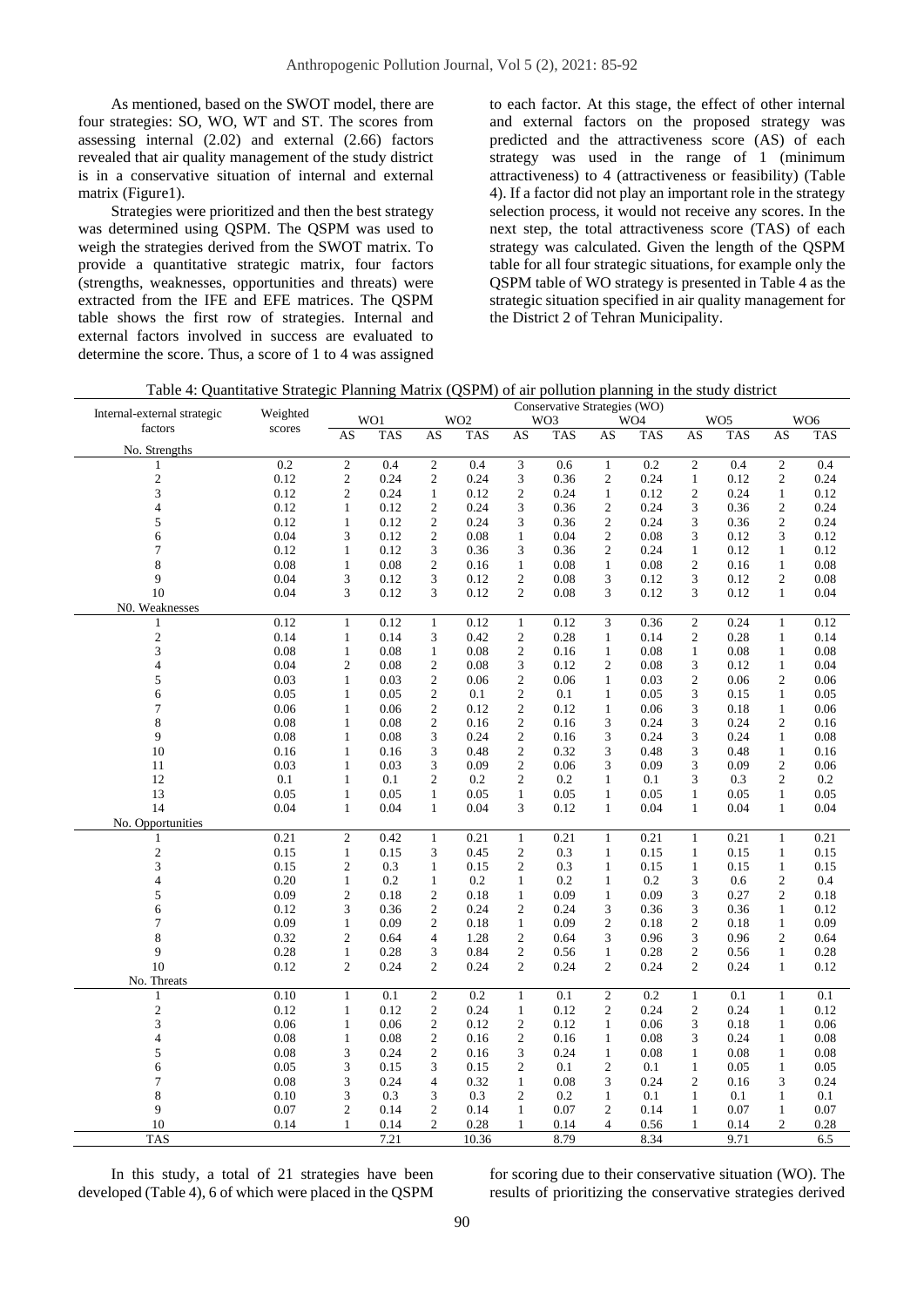from the SWOT model in the air quality management of the District 2 of Tehran Municipality through the QSPM method are presented in Table 5.

Table 5: Prioritization of air quality control strategies in District 2 of Tehran Municipality based on QSPM

| No.              | WO strategies                                                                                                                                                                                           | Total<br>attractiveness<br>score | Priority |
|------------------|---------------------------------------------------------------------------------------------------------------------------------------------------------------------------------------------------------|----------------------------------|----------|
| WO1              | Implementing scientific and practical projects to evaluate the components of the<br>green city (such as e-city, reducing administrative bureaucracy, etc.) with a clean<br>air approach                 | 7.21                             |          |
| WO <sub>2</sub>  | Implementing a comprehensive energy management plan for vehicles and<br>industries and plan for the use of clean energy                                                                                 | 10.36                            |          |
| WO3              | Strict control and application of incentive and punishment policies in the<br>production of domestic cars and compliance with standards in production fuels                                             | 8.79                             | 3        |
| WO <sub>4</sub>  | Estimating cost index-socioeconomic benefits of air pollution damage<br>Attracting external funding for the development of public transportation                                                        | 8.24                             |          |
| W <sub>O5</sub>  | technology, and applying alternative fuels (such as biodiesel) and fuel quality<br>improvement technology                                                                                               | 9.71                             | 2        |
| W <sub>O</sub> 6 | Evaluating the extent of air pollution in areas without pollutant measuring<br>stations using modeling and informing the authorities and the public about the<br>spatial distribution of air pollutants | 6.50                             | 6        |

## **4. Discussion**

The present research presented the effective management strategies to reduce air pollution using SWOT matrix. Similarly, Rabieifar et al. (2013) applied the SWOT matrix to provide efficient solutions to solve environmental problems in Zanjan city (Iran), the results of which showed the efficiency of this matrix in providing macro strategies for urban management.

Concerning the IFE (Strengths and Weaknesses), as shown in Table 1, the final score of the IFE matrix was less than 2.5; therefore, the organization (District 2 of Tehran Municipality) has been generally weak in terms of internal factors and the management of internal factors affecting air pollutants by the municipality has been below average. Hence, the necessary strategies should be developed to enhance the strengths. In addition, in order to eliminate bottlenecks, upgrade and improve the management of weaknesses need to adopt the necessary policies.

As for the EFE matrix (Opportunities and Threats), it was found that the sum of the weighted scores of the EFE matrix was 2.61. The results of EFE show that the organization (municipality) is slightly higher than the average in terms of external factors, but not very strong according to the number obtained. Therefore, in order to manage the threats ahead, external threats must be turned into opportunities. Hence, macro-management, by formulating appropriate strategies, should act to control effective external factors (threats) and turn them into desirable opportunities and manage the opportunities ahead.

As shown in Figure1, the study organization is in a conservative situation in the current management path of reducing air pollution in this district, meaning that its weaknesses dominate its strengths, and its opportunities outweigh its threats. Therefore, conservative (WO) strategies are a priority for strategy formulation. In such cases, it is recommended that the organization (District 2

of Tehran Municipality) take advantage of the potential benefits of the opportunities to compensate for or eliminate existing weaknesses.

The results of prioritizing conservative strategies in air pollution quality management in the District 2 of Tehran Municipality (Table 5) showed that the "*WO5*" strategy with a total attractiveness score of 9.71 is in the second place and the "*WO3*" strategy with a total attractiveness score of 8.79 is in the third place according to the QSPM model. The fourth rank belongs to the "*WO4*" strategy with a total attractiveness score of 8.24, the fifth rank belongs to the "*WO1*" strategy with a total attractiveness score of 7.21 and the sixth rank belongs to the "*WO6*" strategy with a total attractiveness score of 6.5.

According to the analysis of QSPM results and comparing the total attractiveness score obtained for each strategy, the "*WO2*" strategy with a score of 10.36, among other conservative strategies, had a high score as the first priority.

Ataeifar et al. (2012) employed the SWOT matrix to evaluate the efficiency of the BRT system in Tehran on sustainability, and identified SWOT factors to provide strategies for using the public transportation system and its impact on reducing air pollution. Finally, they reported the effectiveness of the SWOT matrix in providing management strategies, in line with the results of the present study on the use of the SWOT matrix to achieve operational strategies to reduce air pollution in the District 2 of Tehran Municipality.

# **5. Conclusion**

The present study employed the SWOT matrix to develop the air quality management strategies in the District 2 of Tehran Municipality, and the Quantitative Strategic Planning Matrix (QSPM) to prioritize the resulting strategies. To this end, the internal and external environmental variables affecting air pollution of the study district were first recognized and then evaluated by EFE and IFE matrices. Evaluation of strategies based on